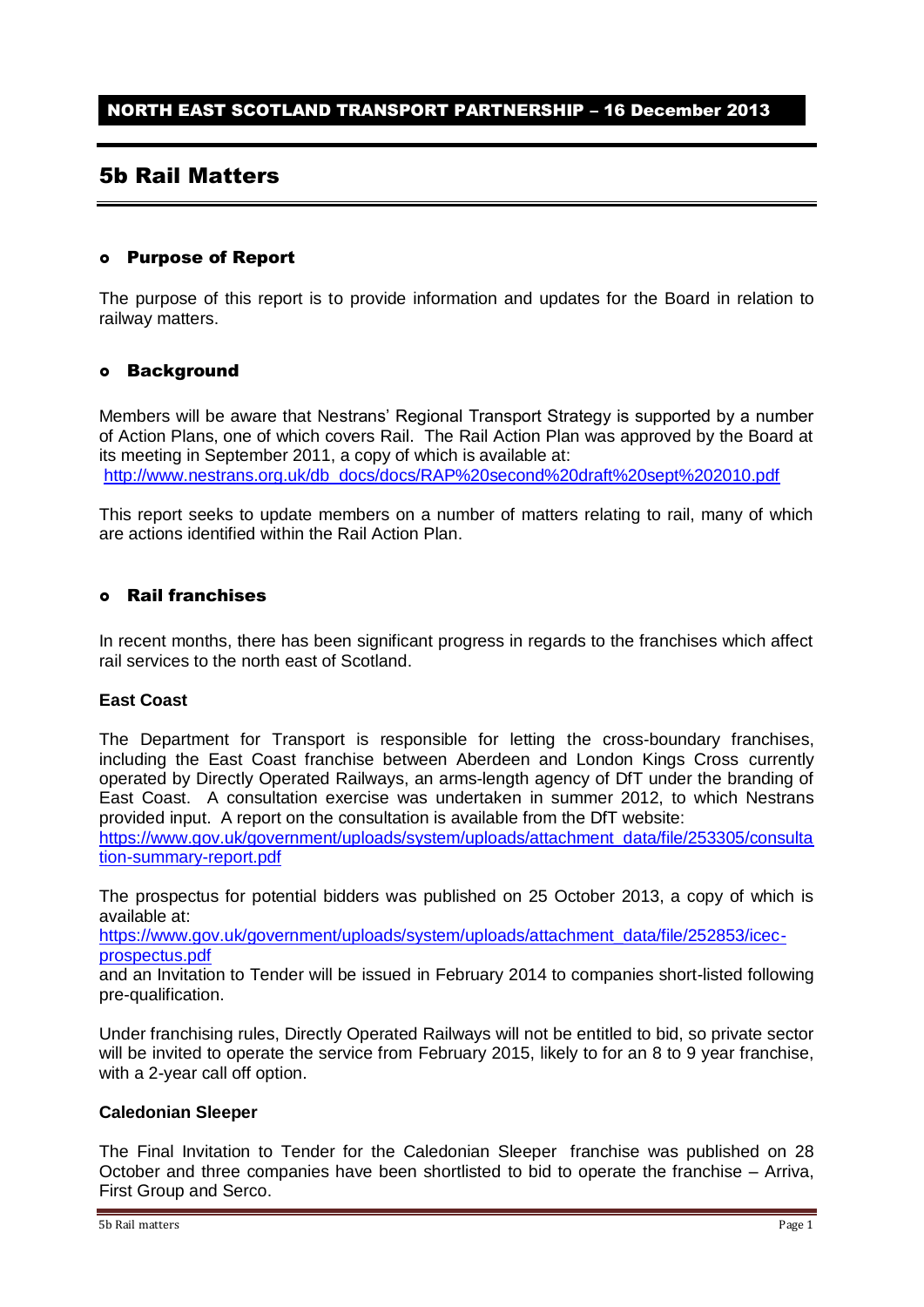They will now set out their proposals in their response to the Final Invitation to Tender by 12 December. A decision is expected early next year with a ten-year franchise likely, to start on 15 April 2015.

## **ScotRail**

Transport Scotland announced its Invitation to Tender on 19 November 2013. Five companies have been shortlisted:

- Abellio:
- Arriva,
- First Group,
- MTR and
- National Express.

The ITT seeks to ensure Value for Money, but places an increased weighting on Quality, with bids invited to demonstrate increasing patronage, particularly by improved efficiency through encouraging off-peak travel, improved Passenger Satisfaction, improving journey times and enhanced performance metrics. Performance will be measured to ensure no more than 1.6% cancellation rates and a minimum benchmark of 92.5% target trains arriving within accepted limits. These factors will all be subject to sanctions in the event of non-compliance.

Bidders are also asked to bring forward proposals regarding fares(although regulated fares will be capped at Retail Price Index for the peak and RPI -1% for off-peak), to develop smart and integrated ticketing, to promote integration, to promote cycling particularly to/from stations and for station enhancements.

Bidders are now contacting Nestrans to seek discussions in advance of submitting their bids, which are required by 17 April 2014 with an Award of Contract expected at the end of October and the new franchise coming into operation on 15 April 2015.

## o Overcrowding

Further to discussion at the last Nestrans Board meeting, where members expressed concern at the levels of overcrowding on some local rail services, particularly north of Aberdeen, the Board requested that a letter be sent to the Transport Minister noting this issue.

A letter was prepared and a copy is attached as Appendix A to this report for members' interest and information.

Nestrans has also sought estimates from local consultants to ascertain the costs and value of undertaking surveys to quantify the extent of overcrowding on trains in the north east and a survey was undertaken on peak-time trains on Wednesday 27 November. Initial results will be provided to members of the Board if they are available in time for the meeting, or reported to the next meeting otherwise.

The other point raised at the last meeting referred to the lack of catering on Aberdeen-Inverness trains. A check of the timetable indicates which services should have catering and currently 7 of 11 weekday trains in each direction should have a trolley service. All five Sunday services both ways have catering.

The next ScotRail franchise from April 2015 will require catering on all long-distance services.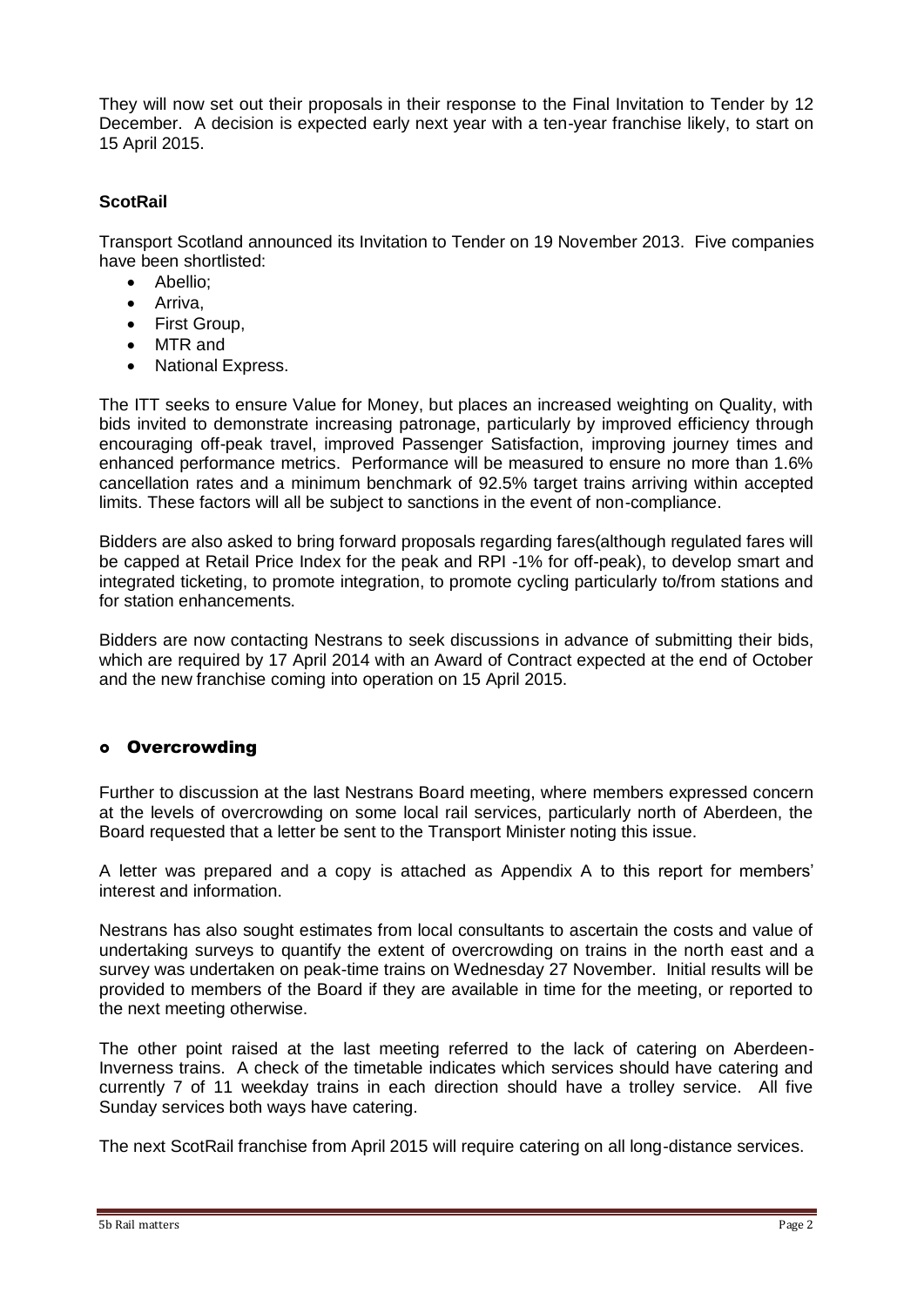## Rail Timetable changes

ScotRail has announced that there are a number of changes introduced to the rail timetable from 8 December 2013. The only significant change for the Nestrans area is the extension of the 0625 Montrose-Aberdeen-Inverness weekday service to start from Dundee at 0539. This provides an additional opportunity for early travel from Dundee, Carnoustie and Arbroath to the north east, arriving into Aberdeen at 0715 and including a direct link to Dyce arriving at 0725, linking to the JET 727 shuttle bus for the airport and Kirkhill.

A number of more significant changes are proposed for enhancement of peak services in the north east from May 2014.

## Dyce railway station and turning circle

Members may be aware that the proposed new overbridge incorporating lifts and being fully Disability Discrimination Act compliant is well under construction at Dyce.

Nestrans has now received planning permission for the bus turning circle to the west of the existing station and Aberdeen City Council has progressed Traffic Regulation Orders restricting this section of road to buses and bicycles only. It is hoped that legal agreement can be progressed with the Airport for the long-term lease of the land to enable construction to take place this financial year.

## East Coast Mainline Authorities

Previous reports have made mention of the establishment of an East Coast mainline Authorities (ECMA) grouping, consisting of local authorities and Regional Transport partnerships along the route of the London Kings Cross-Aberdeen railway. The group hopes to highlight the economic importance of the line and the need for investment to ensure that the economies of the relevant regions continue to prosper.

ECMA have approached Regional Transport Partnershsips seeking contributions to the Business Case and to help establish links with business organisations along the route. The RTP Lead Officers agreed in principle to the four relevant Partnerships (Nestrans, Hitrans, Tactran and Sestran) seeking their Boards approval to making a contribution of £1250 each towards this work. This, if approved, would ensure that the Scottish and northern Scottish voice was included in the assessments.

It is also proposed to hold a number of meetings with interested parties and it would be appropriate to have at least one of these meetings north of Edinburgh to hear the issues relating to through routes to the south and the importance of the route to communities served by the ECML. Preparations are underway towards a possible meeting in Aberdeen in January. It is anticipated that Nestrans would coordinate such a meeting.

### Recommendation

It is recommended that the Board agree to the contribution to the ECMA and note the contents of this report.